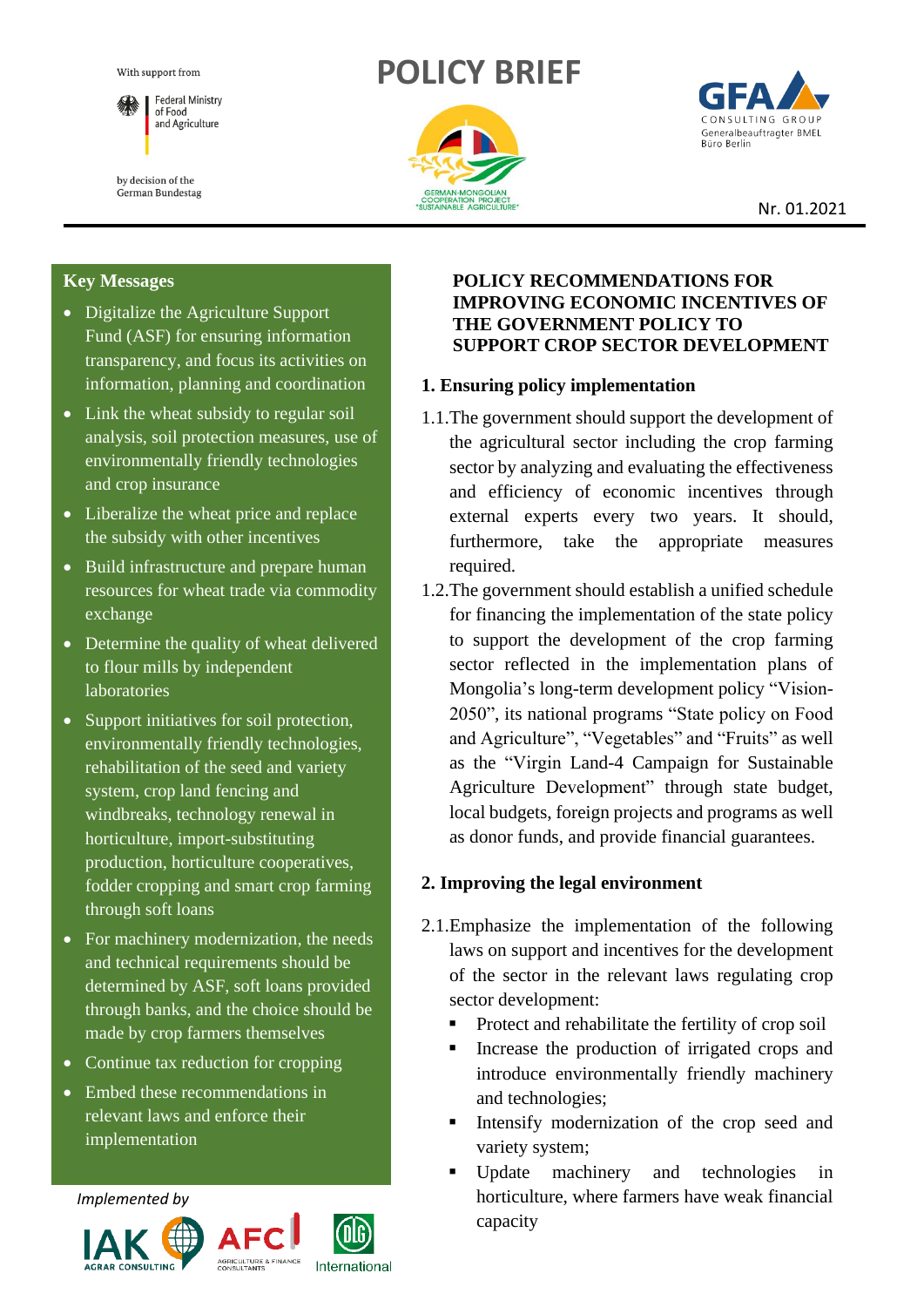

- Expand the production of foods for substituting imports such as vegetables and fruits
- **EXECUTE:** Increase fodder cropping to support the development of intensive livestock farming
- Introduce smart technologies in crop production
- Support horticulture cooperatives aiming to improve sales through marketing in a cohesive manner
- Gradually liberalize the wheat price and introduce alternative forms of incentives
- Encourage crop insurance

2

**•** Improve the operational and information coherence between the Agriculture Support Fund and the SME Development Fund, and increase the effectiveness of the support provided by these funds.

# 2.1.The following laws and regulations that govern issues concerning the crop sector development shall be amended to reflect the recommendations in this policy brief:

- Law on Seed Production Insurance
- Law on Crop Seed and Varieties
- Insurance Law
- Law on Index-based Crop Insurance (currently in elaboration)
- Regulation on providing monetary incentives and non-monetary support to individuals and legal entities engaged in crop production.

## **3. Regarding the activities of the Agriculture Support Fund**

To improve the Fund's activities, it is recommended to:

- 3.1.Ensure greater openness and transparency through equal access of the public to information through digitalization of the Fund's operations and introduction of smart technologies
- 3.2.Refrain from engaging in business operations as much as possible, provide farmers with necessary information in accordance to the appropriate policies, rules and procedures, and focus on the implementation of planning and regulatory functions
- 3.3.Ensure prompt decision-making and timely delivery of inputs such as seeds, fertilizers and fuel
- 3.4.Revise the "Procedure for providing monetary incentives and non-monetary support to individuals and legal entities engaged in crop production" as to reflect the main points of this policy brief.

## **4. Wheat subsidy**

Farmers are not pleased with the government's policy of subsidizing wheat production with one hand while setting the wheat price with the other. There are several reasons for this:

1) In focus groups on this topic, most farmers agreed that it would be better to liberalize the wheat price and work according to free market principles.

2) Farmers import most of the equipment, spare parts, fuel, fertilizers, pesticides and seeds used in their production, and while their prices tend to increase, the market price of wheat does not increase to keep up. This is due to the government's control over the price of the product.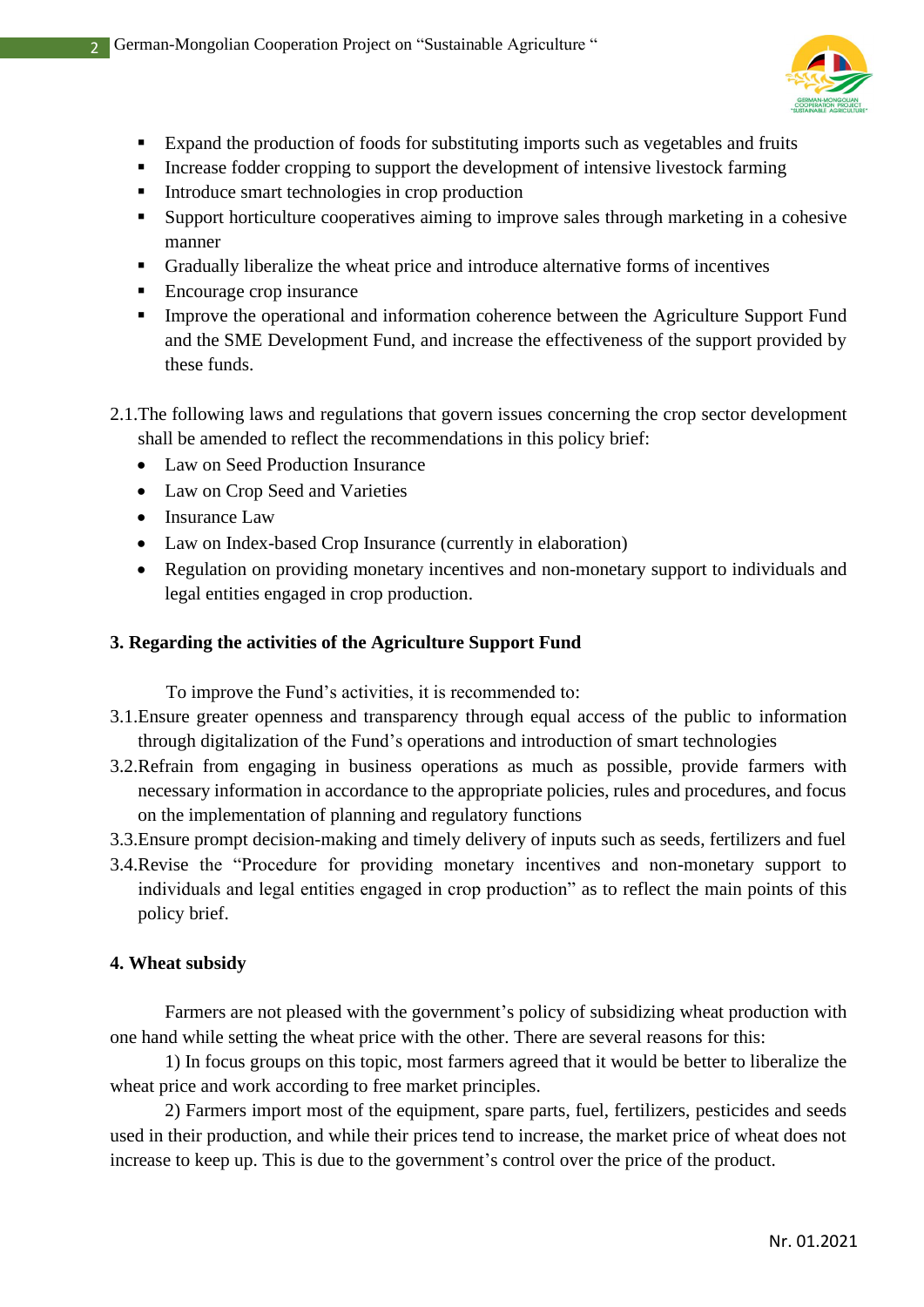3



3) The main consumers of wheat are the three main domestic flour mills, in an oligopsony market, which provides them the ability to control the wheat price to a certain extent, limiting the growth of the market price.

4) Every year after the autumn harvest, there are conflicts between the government, farmers and flour producers over the pricing of wheat, in which one party loses because the decision does not conform to market principles.

5) In the event of liberalization of wheat prices, farmers will be able to bear the risk of falling market prices of wheat and operate according to market principles.

The economic significance of government subsidy per ton of wheat delivered by farmers to flour mills is a transfer from taxpayers to producers and a support for market price. This support must be economically efficient.

- 4.1.One of the main criteria for granting wheat subsidy under the relevant laws and regulations is the responsibility to not degrade soil fertility. However, it is difficult to monitor and evaluate the implementation of this condition. Therefore, it is recommended that farmers conduct a survey by a professional organization every five years to assess the soil fertility of the land they own or use, and submit this assessment as a basis for the criteria.
- 4.2.It is important that the criteria for government subsidization of wheat and other crops include the implementation of good soil protection measures, the introduction of environmentally friendly technologies in production, and insured crops and seeds.
- 4.3.By creating conditions for introducing wheat to the commodity exchange system and allowing prices to be set through market competition, the quality of wheat will improve and farmers and flour producers will be able to negotiate effectively.
- 4.4.To trade wheat through commodity exchange, it is necessary to create the required hard and soft infrastructure such as transportation, storage, measurements of quality standards, laboratory, and logistics network with price information. Emphasis should also be placed on the supply of skilled labor.
- 4.5.The quality of wheat delivered to flour mills should be determined by an independent laboratory free of conflicts of interest.
- 4.6.Therefore, the wheat subsidy should be phased out as wheat is introduced into the free market. It would be more efficient to use the funds released from the wheat subsidization for soil protection and introduction of advanced production technologies.

## **5. Price, loan and tax exemptions and discount incentives**

Loan and price discounts should be provided in the following areas.

5.1.Soil protection. One of the biggest challenges facing farmers is declining soil fertility. The reasons for this are: 1) Arable land is state-owned and its owners do not pay much attention to protecting soil fertility. 2) Due to the weak financial capacity of crop producers, they spend their funds on running costs of the current year and do not have enough resources to spend it on long-term issues such as soil protection. 3) Farmers believe that price discounts and soft loans to support soil protection are more beneficial than incentives to support production. In this regard, it is necessary to introduce new technologies and innovations aimed at soil protection, and to support the use of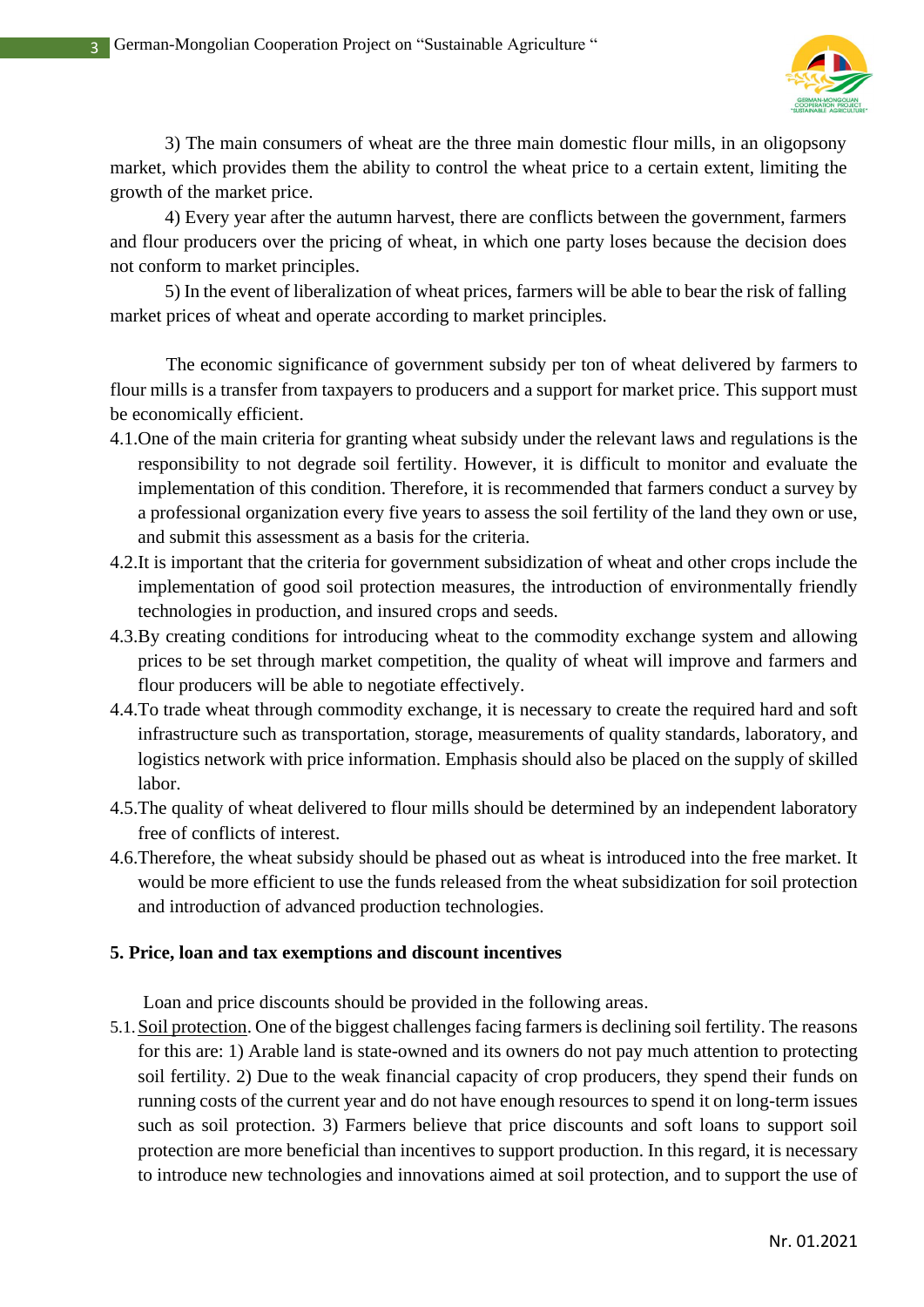

environmentally friendly fertilizers through soft green loans. This will require the use of other possible sources of domestic and foreign funding, in addition to the Agriculture Support Fund.

- 5.2.Crop land fencing and establishing windbreaks. The establishment of crop farming zones did not resolve the conflicts between livestock and crop producers. 1) According to the crop farmers, the implementation of the Government Resolution for establishing crop farming zones is insufficient. 2) Livestock continue to enter farms and destroy crops, further fueling conflict between farmers and herders. Therefore, one of the top priorities of support through soft loans is to provide loans for the establishment of fences and windbreaks around large areas of crops.
- 5.3.Technical supply. Crop farmers are unsatisfied with the price and quality of tractors, combines and equipment provided on loan by the Agricultural Support Fund. The reason was that the price of the machines purchased through the fund was higher than the market price and the brand desired by the farmers was not imported. Farmers should have the choice to buy machines and equipment that are suitable for their production.

Therefore, it is important for the Agricultural Support Fund to be responsible for planning agricultural machinery needs and determining general economic and technical requirements and procedures, and to provide loans to farmers through banks so they can purchase the machinery themselves. Compared to other types of incentives and subsidies, farmers believe that soft loans are granted more fairly because they are not influenced by external interests.

5.4.Tax discounts for imported goods. Farmers are satisfied that taxpayers who grow grains, potatoes, vegetables, fruits and berries, and fodder crops can reduce taxes on their income by 50 percent under Mongolia's Personal Income Tax and Corporate Income Tax Laws. Therefore, it is recommended to continue this discount. However, farmers were unaware of the effects of valueadded tax and customs duty exemptions on the supply of seasonal inputs such as fuels, seeds, and fertilizers, and believed that benefits of the exemptions were received by the merchants who imported these goods. Therefore, this type of tax discounts may not be required.

There is little government support or incentives for potato, vegetable, fruit and berry producers. Most of the producers of these commodities are not supported due to their informal employment status and lack of unified official registration. Experts are also concerned that the farmers' occupational safety and health issues have been neglected due to the uncontrolled usage of pesticides and chemicals during production. So, the money earned from production is returned to cover medical treatment expenses. Therefore, there is a need to provide more support to vegetable and fruit producers who depend on imports by connecting them to an integrated sales system to deliver their produce and by including them in an online registration system.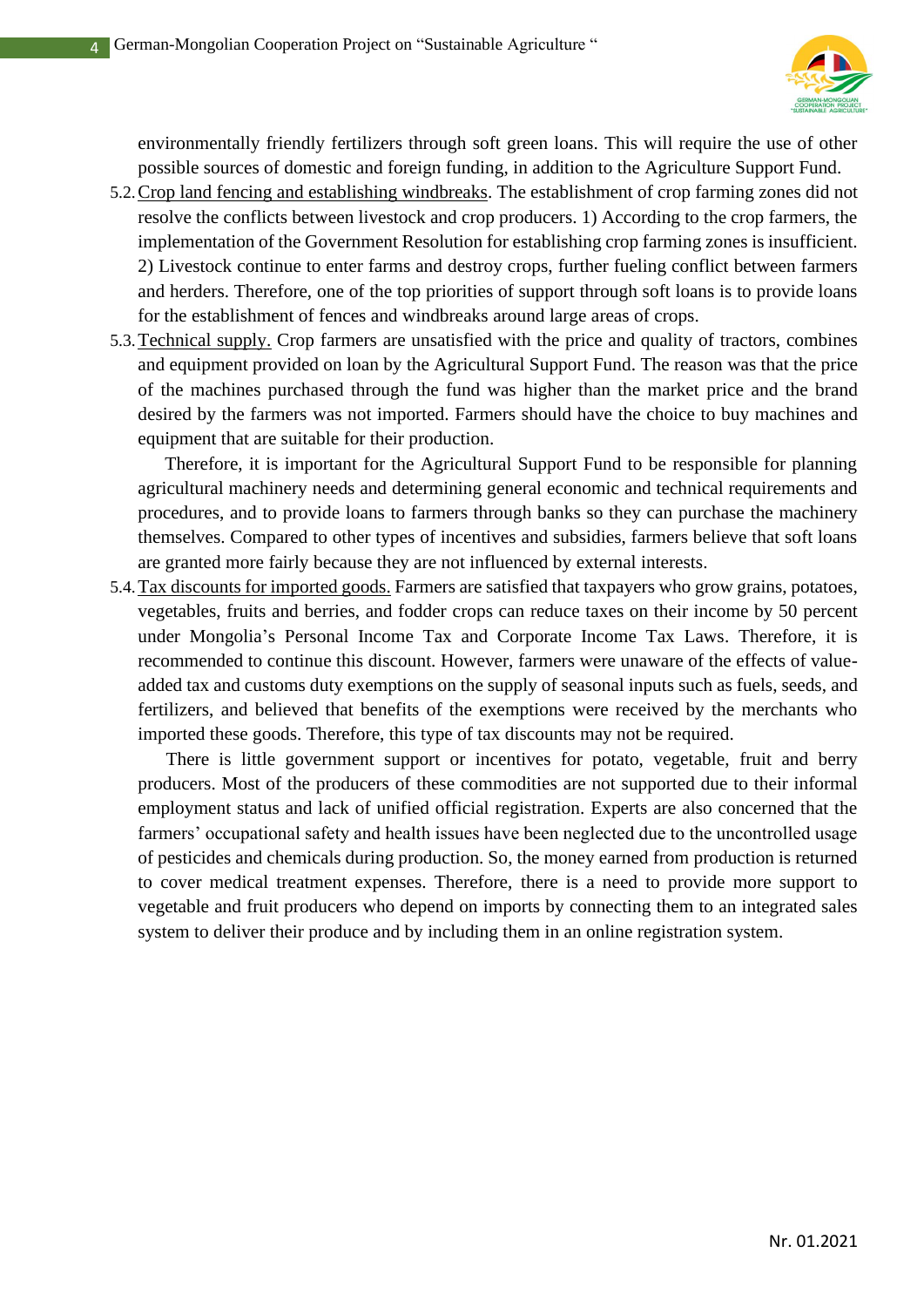

#### **Sources:**

5

- 1. "Vision-2050" Mongolia's long-term development policy, State Great Khural, 2020
- 2. А. Bakey "Agricultural economics", Ulaanbaatar, 2014, pages 145-149
- 3. Information on Food, Agriculture and Light Industry, MoFALI, 2021, page 35
- 4. Government policy on food and agriculture, State Great Khural, 2014, https://www.legalinfo.mn/law/details/11485
- 5. "Vegetables" national program, Government, 2017, https://www.legalinfo.mn/law/details/12881?lawid=12881
- 6. "Fruits and berries" national program, Government, 2017, https://www.legalinfo.mn/law/details/12877?lawid=12877
- 7. Government Resolution on "Sustainable Agricultural Development Campaign Virgin land-4", 2019, https://www.legalinfo.mn/law/details/14938?lawid=14938
- 8. Law on Agriculture, State Great Khural, 2016, https://www.legalinfo.mn/law/details/11641?lawid=11641
- 9. Food law, State Great Khural, 2012, https://www.legalinfo.mn/law/details/8912
- 10. Law on Plant Protection, State Great Khural, 2007, https://www.legalinfo.mn/law/details/517?lawid=517
- 11. Law on Seed Production Insurance, State Great Khural, 1999, https://www.legalinfo.mn/law/details/14?lawid=14
- 12. Law on Seeds and Varieties of Cultivated Plants, State Great Khural, 1999, https://www.legalinfo.mn/law/details/471?lawid=471
- 13. Law on Government Special Funds, 2019, https://www.legalinfo.mn/law/details/14848
- 14. Introduction to the concept of the revised Law on Government Special Funds, Government, 2019, http://www.iltod.gov.mn/wp-content/uploads/2019/09/06
- 15. Law on Support of Small, Medium Enterprises and Services, State Great Khural, 2020, https://www.legalinfo.mn/law/details/14525?lawid=14525
- 16. Results of the survey on "Status of Small and Medium Enterprise Development and Financing", Bank of Mongolia, 2018
- 17. Revised version of the Personal Income Tax Law and the Corporate Tax Law, State Great Khural, 2019, https://www.legalinfo.mn/law/details/14410 and https://www.legalinfo.mn/law/details/14407
- 18. Value Added Tax Exemption Law, State Great Khural, 2020, https://www.legalinfo.mn/law/details/11644?lawid=11644
- 19. "Procedures for issuing permits for the export and import of strategic food", Government, 2019, https://www.legalinfo.mn/annex/details/10058?lawid=14606
- 20. "Procedures for providing monetary incentives and non-monetary support to citizens and legal entities engaged in crop production", MoFALI, Ministry of Finance, 2019, https://www.legalinfo.mn/annex/details/10497?lawid=14982
- 21. Sebastian Mahler "Opportunity to introduce indexed crop insurance in Mongolia", MoFALI, German-Mongolian cooperation project on "Sustainable Agriculture", 2018
- 22. P. Erdenebat, Dissertation on "Analysis of production efficiency of wheat growing enterprises", Ulaanbaatar, 2021